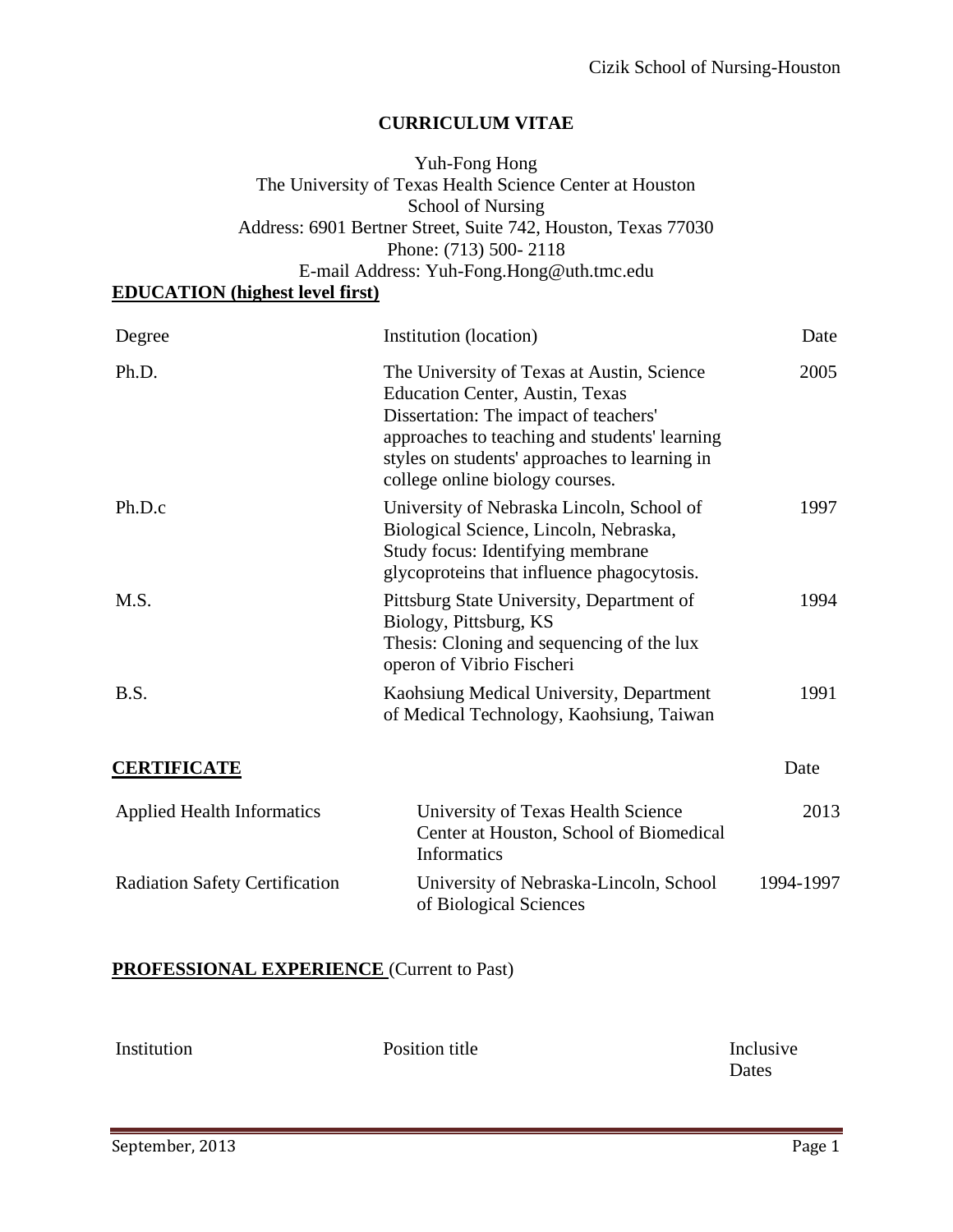| The University of Texas Health<br>Science Center at Houston, School<br>of Nursing, Houston, Texas. | Assistant professor                            | $2004 -$<br>Present |
|----------------------------------------------------------------------------------------------------|------------------------------------------------|---------------------|
| University of Nebraska Medical<br><b>Center College of Nursing</b>                                 | <b>Consultant for Health Promotion Project</b> | 1996 - 2004         |
| The University of Texas at Austin Teaching assistant<br>School of Nursing                          |                                                | 1997-2003           |
| University of Nebraska Lincoln,<br><b>School of Biological Sciences</b>                            | Teaching/Research Assistant                    | 1995-1997           |
| <b>Pittsburg State University</b>                                                                  | NSF in-service teacher workshop assistant      | 1993                |
| Kaohsiung Medical University<br><b>Teaching Hospital</b>                                           | <b>Clinical Medical Technologist</b>           | 1990-1991           |

#### **HONORS & AWARDS** (current to past)

|                                     | International Programs Award University of Texas HSC at Houston | 2007 |
|-------------------------------------|-----------------------------------------------------------------|------|
| International Student<br>Fellowship | <b>Pittsburg State University</b>                               | 1993 |

#### **GRANTS**

#### **Educational Grants**

- Title: Advancing Nursing Diversity through Financial, Academic, and Social Support (ANDFAST). Grant source: HRSA: Nursing Workforce Diversity Program. PI: Marie McBee. Role: Develop and teach scholarship preparation, computer skills and information literacy courses for under-prepared students (submitted on Nov. 2016).
- Title: Using Digital Technology to Learn, Instruct, and Communicate (D11HP09754-01). Grant source: HRSA. Major role was to participate designs, development and revision of 10 nursing informatics fundamental modules and interpretation of test score and feedbacks for product revision (PI: Renae Schumann, Ph.D.). Amount: \$747, 217. Date: July 1, 2008 — June 30, 2012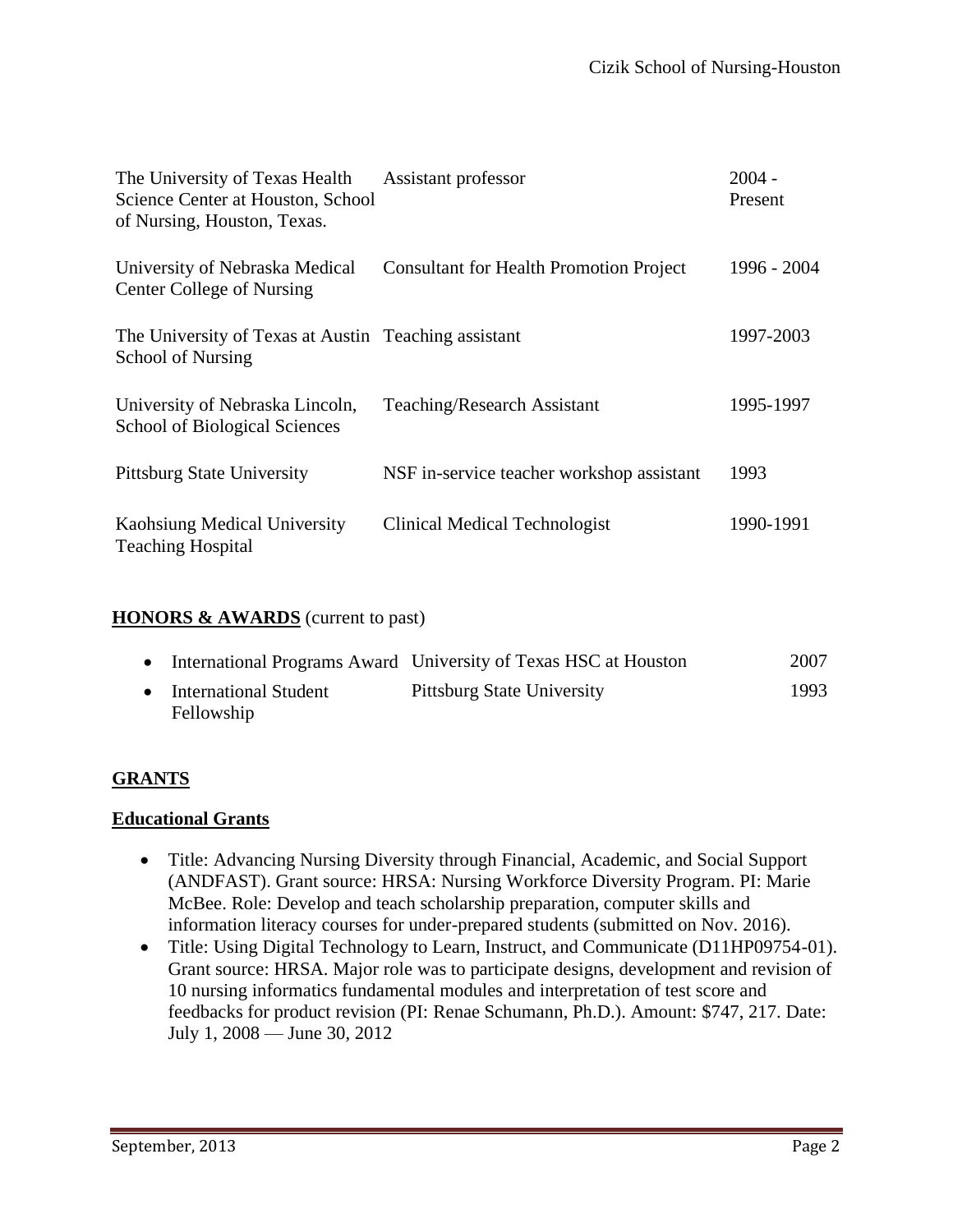# **PUBLICATIONS**

- **Hong**, Y.-F. (2016). Integrating informatics and technology in nursing residency program [Abstract]*. Journal of Health and Medical Informatics, 7*(Suppl. 5), 24. doi: 10.4172/2157-7420.C.012
- **Hong**, Y.-F., Snow, F., & McEwen, M. (2020). Development and evaluation of an online instructional design courses for nursing educators. *Journal of Nursing education* (In Review)

## **PRESENTATIONS**

#### **International** (Current to Past)

- **Hong**, Y.-F. (Oct. 2016). Integrating Informatics and Technology in Nursing Residency Program. 4<sup>th</sup> International Conference on Medical Informatics & Telehealth. London, UK.
- **Hong**, Y.-F. (March 28-29, 2016). Lectures on Nursing Informatics, Health Technology, and Information Management. Kaohsiung Medical University and Chung-Ho Memorial Hospital, Kaohsiung, Taiwan (Invited Speaker).
- Yu, E. & **Hong**, Y.-F. (April 18-19, 2013). Genetics and Genomics in Nursing: From Base Pairs to Bedside Practice. Translational research conference, Taipei Medical University, College of Nursing, Taipei, Taiwan (Invited Speaker).
- **Hong**, Y.-F. (2009). An Online Computer and Informatics Master Course: Essential or Redundant. The 25th Annual Conference on Distance Teaching and Learning, Madison, Wisconsin.
- **Hong**, Y.-F. (2008). Nursing Informatics: Past, Today and Tomorrow, Taipei Medical University, Taiwan (Invited Speaker).
- **Hong**, Y.-F. (2006). Multimedia-oriented Online Modules in a Nursing Research Course. The 22nd Annual Conference on Distance Teaching and Learning, Madison, Wisconsin.

#### **National** (Current to Past)

- **Hong**, Y.-F,. & Yu, E. (2020). *Using microlearning to integrate informatics and technology competencies in a nurse residency program*. NLN Education Summit 2020. https://summit.nln.org/
- **Hong**, Y.-F,. & Yu, E. (2019). *Instructional Design for Developing a High-quality Online Course.* NLN Education Summit 2019. National Harbor, MD
- **Hong**, Y.-F,. & Yu, E. (2018). *Utilizing Big Data in Graduate Student Research Project: Strategies, Challenges, and Recommendations*. AACN Master's Education Conference, 2018. Garden Grove, CA
- **Hong**, Y.-F,. & Yu, E. (2018). *Integrate Big Data Concepts in Graduate Student Research Projects: Gaps, Results, and Recommendations*. SNRS Conference, Atlanta, GA.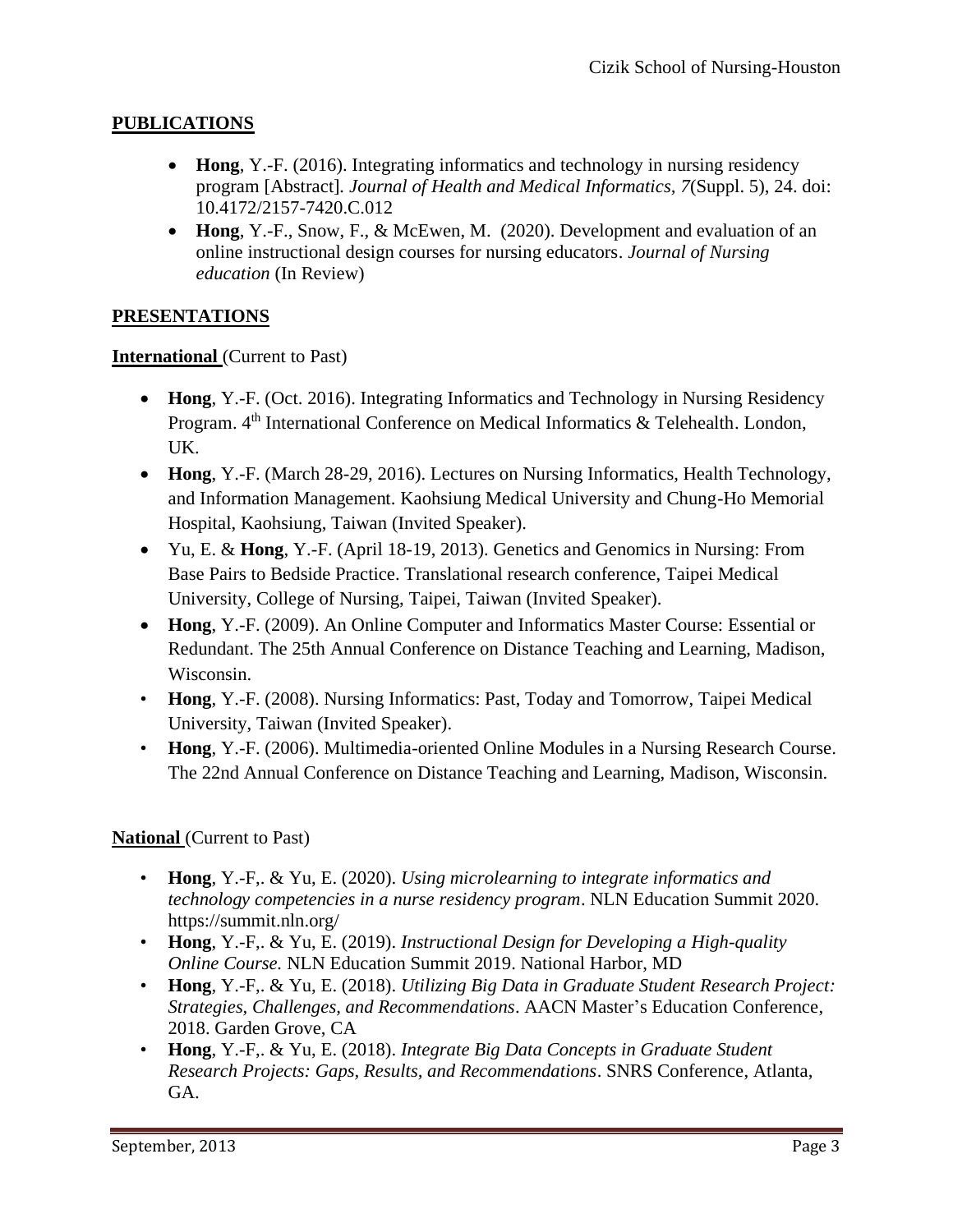- Singleton, L, & **Hong**, Y,-F. (2017). *Care Quality of Self-Pay Patients in Primary Care: Investigation of Provider Time and Services Ordered*. SNRS, Dallas, TX.
- Meyer, M, & **Hong**, Y.-F. (2017). Screening for Depression in Patients with Chronic Kidney Disease. SNRS, Dallas, TX.
- **Hong**, Y.-F,. & Yu, E. (2016). Effects of Test-enhanced Learning on Student Learning Outcome: Polite Study SNRS, Williamsburg, VA.
- Collins, P., & **Hong**, Y.-F. (2016). Challenges and Concerns of Using EHRs: Nursing Students' Perspectives. SNRS, Williamsburg, VA.
- Yu, E., & **Hong**, Y. -F. (2015) The Predicting Value of Admission Criteria on First Semester Success in an Accelerated BSN Program. American Association of College of Nursing Conference- Baccalaureate Education Conference, Orlando, FL.
- **Hong**, Y.-F., & Yu, E. (2011). Development and Evaluation of a Genetic Course for Practicing Nurses. 2nd Annual NYP Research Conference, New York, NY.
- **Hong**, Y.-F., & Yu, E. (2011). Innovative Design of Mobile Learning in Nursing Education: Development, Considerations and Students' Perceptions. American Association of College of Nursing Conference- Hot Issue Conference, Baltimore, MD.
- **Hong**, Y.-F. (2010). The Impact of a Condensed Course Design on Student Learning Outcomes in an accelerated Baccalaureate Nursing Program: A Case Study. American Association of College of Nursing Conference- Baccalaureate Education Conference, Orlando, FL.
- Yu, E., & **Hong**, Y.-F. (2009). Use Electronic Health Record to Enhance Student Learning. American Association of College of Nursing Conference- Hot Issue Conference, Utah.
- **Hong**, Y.-F. (2008). Development and Evaluation of an Online Computer and Information Course in Nursing Curriculum. American Association of College of Nursing Conference- Master Education Conference. Newport Beach, CA.
- Yu, E., & **Hong**, Y.-F. (2006). Evaluating Students Perceptions of Use of Simulations in Nursing Curriculum. American Association of College of Nursing Conference, Orlando, FL.
- **Hong**, Y.-F. (2000). Effectiveness of Online Supplemental Instruction. National Association for Research in Science Teaching. New Orleans, LA.

# **Regional/State** (Current to Past)

- **Hong**, Y.-F., Snow, F. & McEwen, M. M. (2020). Development and Evaluation of an Evidence-based Instructional Design Course for Online Teaching Using the ADDIE Model. The 2020 Innovations in Health Science Education Annual Conference, Austin, TX
- Christopherson, K., **Hong**, Y.-F., & Cole, L. (2019). Multimodal Process of Graduate Online Course Evaluation. The UTHealth 2019 Advances in Teaching and Learning Day, Houston, TX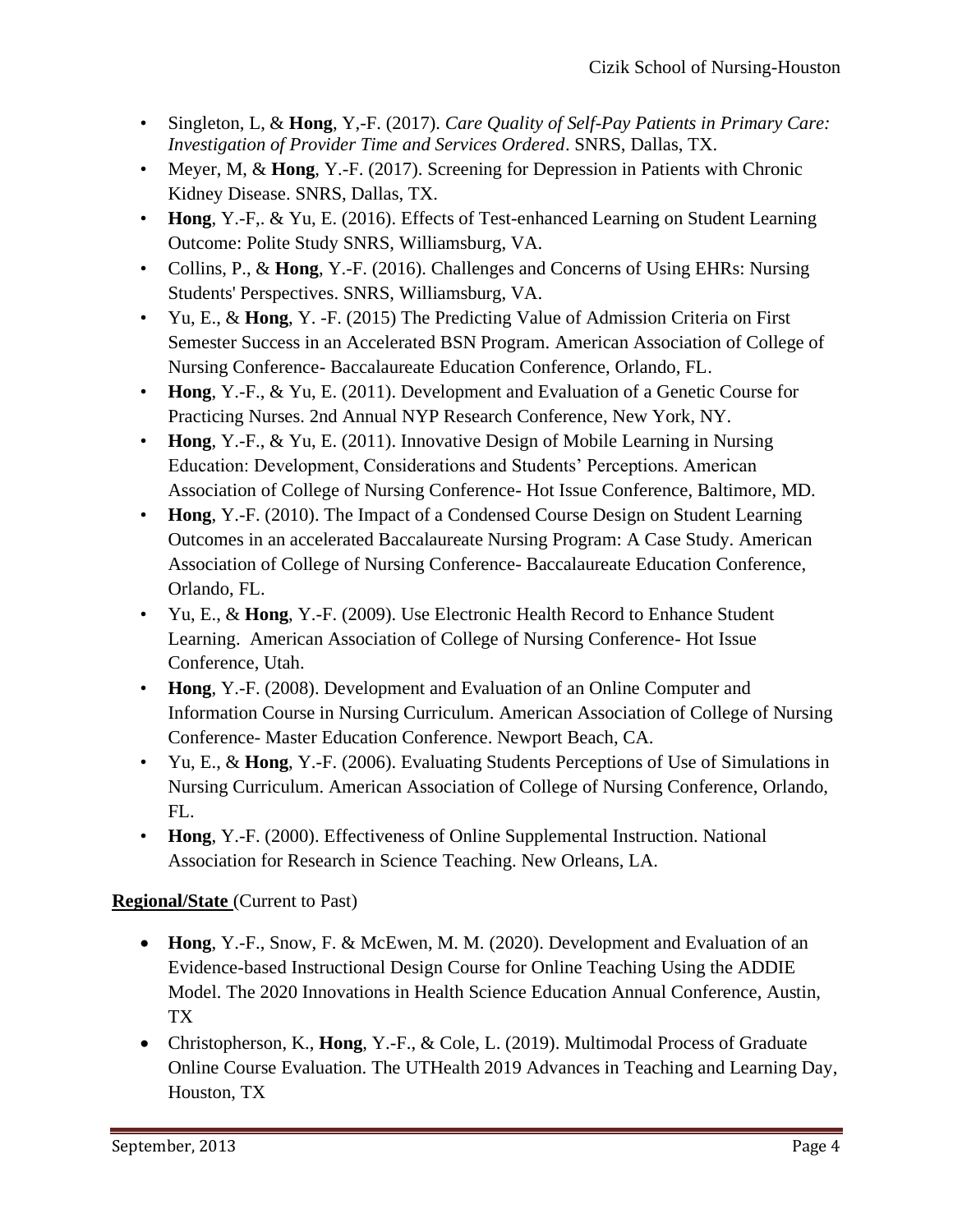- **Hong**, Y.-F., & Yu, E. (2019). Integrating Informatics and Technology Competency in Nursing Residency Program. The UTHealth 2019 Advances in Teaching and Learning Day, Houston, TX
- Christopherson, K., **Hong**, Y.-F., & Cole, L. (2019). Multimodal Process of Graduate Online Course Evaluation. The 2019 Innovations in Health Science Education Annual Conference, Austin, TX
- **Hong**, Y.-F,. & Yu, E (2018). Utilizing Big Data in Graduate Student Research Project: Challenges and Recommendations. Creating Excellence in Nursing Practice and Education Conference, Galveston, Texas.
- **Hong**, Y.-F,. & Yu, E (2018). Utilizing Big Data in Graduate Student Research Project: Challenges and Recommendations. The 2018 Innovations in Health Science Education Annual Conference, Austin, TX
- **Hong**, Y.-F., & Yu, E. (2017). Integrating Informatics and Technology Competency in Nursing Residency Program. The 2017 Innovations in Health Science Education Annual Conference, Austin, TX
- Yu, E. & Hong, Y. F. (2017). The Predicting Value of Admission Criteria on First Semester Success in an Accelerated BSN Program, 2017 Innovations in Health Science Education Annual Meeting, Austin, TX
- **Hong**, Y.-F., & Cook, J. (2016). What All Nurse Faculty Need to Know about Big Data. UTHealth CNE seminar, Houston, TX.
- **Hong**, Y.-F. (2016). Create an Interactive Microsoft Mix Presentation. UTHealth Faculty development Day. Houston, TX.
- Hall, M., Aguirre, M., Applegate, J., **Hong**, Y.-F., Guerrero, S., Bernstam, E. V., Frazier, F., & Sanner, J. (2016). Sample Location and Enhanced Distribution (SLED): A research biorepository query and request tool. ISBER 2016 Regional Meeting, Bethesda, MD.
- **Hong**, Y.-F., Yu, E., & Collins, P. (2016). Effects of Testing-enhanced Learning on Promoting Student Learning, The 2016 Innovations in health Science Education Annual Conference, Austin, TX.
- **Hong**, Y.-F., & Yu, E. (2015). Integrating and aligning modularized nursing informatics into BSN curriculum. 11th Annual Innovation in Health Science Education Conference. Austin, TX.
- **Hong**, Y.-F, & Yu, E. (2015). The Usefulness of Utilizing Bloom's Taxonomy into Multiple Choice Questions to Evaluate Student Learning Outcomes. SON Research Day 2015, Houston, Texas.
- **Hong**, Y.-F., & Yu, E. (2014). The Usefulness of Utilizing Bloom's Taxonomy into Multiple Choice Questions to Evaluate Student Learning Outcomes. 10th Annual Innovation in Health Science Education Conference. Austin, TX.
- **Hong**, Y.-F., & Yu, E. (2013). Amplify an Existing Online Curriculum with Second Life for Engaged and Collaborative Learning. 9th Annual Innovation in Health Science Education Conference. Austin, TX.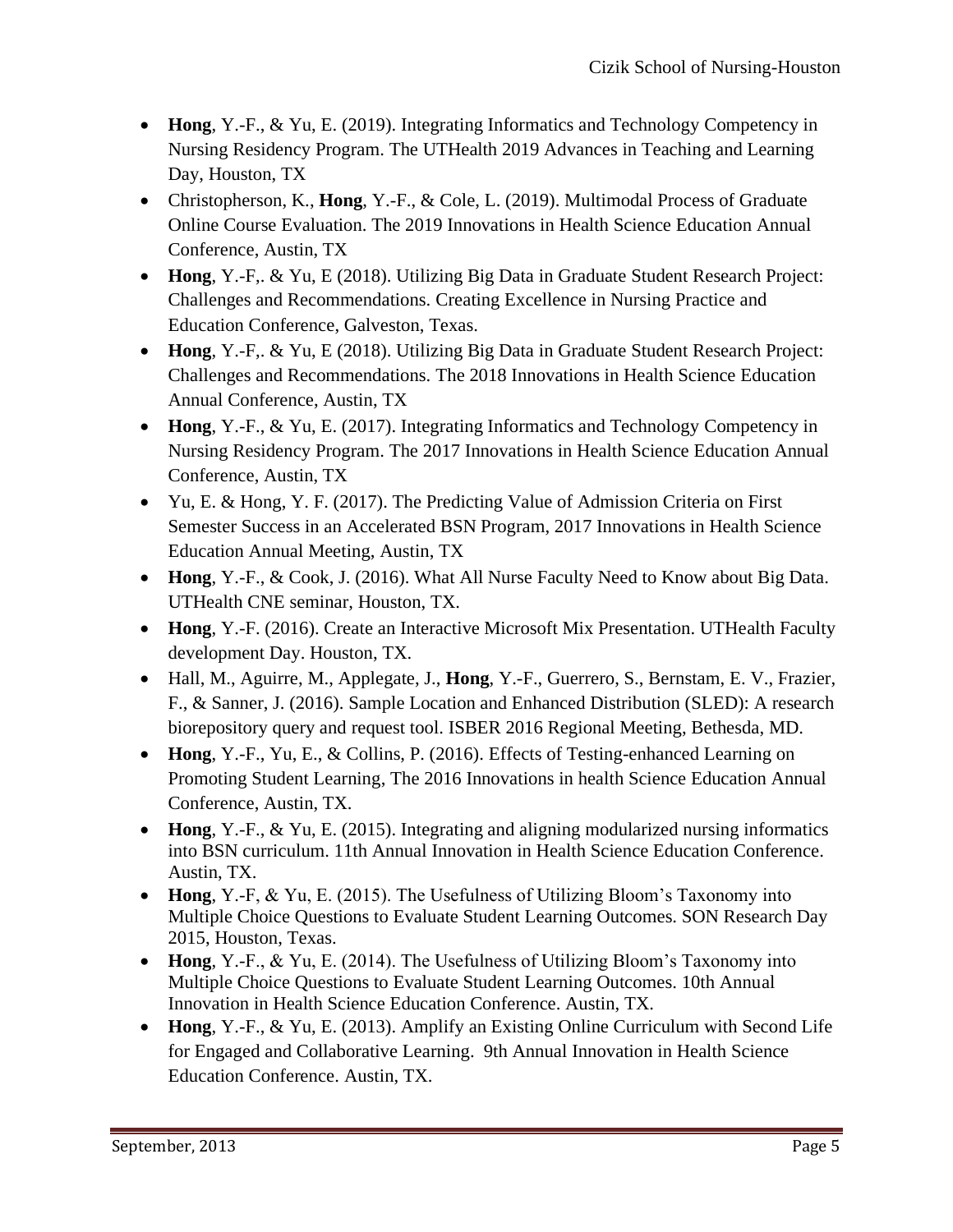- **Hong**, Y.-F. (2007). Tailored Instructional Methods for Students with Diverse Levels of Computer Knowledge and Skills. The 8th Advances in Teaching and Learning Regional Conference.
- **Hong**, Y.-F. (2006). An Innovative Instructional Design for Graduate Level Nursing Research. The 7th Advances in Teaching and Learning Regional Conference
- **Hong**, Y.-F (2006). Asynchronous Online Course Design. Workshop, The University of Texas-HSCH, School of Nursing
- **Hong**, Y.-F. (2005). An Innovative and effective content delivery program for multimedia-oriented Online Courses. The 6th Advances in Teaching and Learning Regional Conference
- Yu, E., & **Hong**, Y.-F. (2005) Taking Education to Next Level: Using High-Fidelity Simulators in Nursing Curriculum. The 6th Advances in Teaching and Learning Regional Conference
- **Hong**, Y.-F (2005). Use MS Producer to Create Dynamic and Rich-media Presentation. Workshop, The University of Texas-HSCH, School of Nursing.
- Hong, Y.-F. (2004). From Tradition to Web-Based Instruction. Symposium. The University of Texas-HSCH, School of Nursing.
- Hong, Y.-F. (2004). The Impacts of Learning Styles on Approaches to Learning in Online Courses. The University of Texas Health Science Center. The University of Texas HSC Research Day.
- Hong, Y.-F. (1996). The Role of Gp150 in Phagocytosis. Molecular Biology Symposium, University of Nebraska, Lincoln, NE.

## **PROFESSIONAL SERVICE**

| Organization                                                         | Location  | Role                                                                   | Inclusive dates      |
|----------------------------------------------------------------------|-----------|------------------------------------------------------------------------|----------------------|
| <b>UTHealth SON</b>                                                  | Houston   | <b>Honor Student</b><br>Advisor                                        | $2015$ -present      |
| Taipei Medical<br>University, College of<br><b>Nursing</b>           | Taipei    | Host visiting nursing<br>faculty and students                          | Summer 2008- present |
| <b>Kaohsiung Medical</b><br>University, College of<br><b>Nursing</b> | Kaohsiung | Host visiting nursing<br>faculty and students                          | Summer 2011- present |
| Methodist Hospital                                                   | Houston   | Development of<br><b>Nursing Informatics</b><br><b>Modules for NRP</b> | 2016-2017            |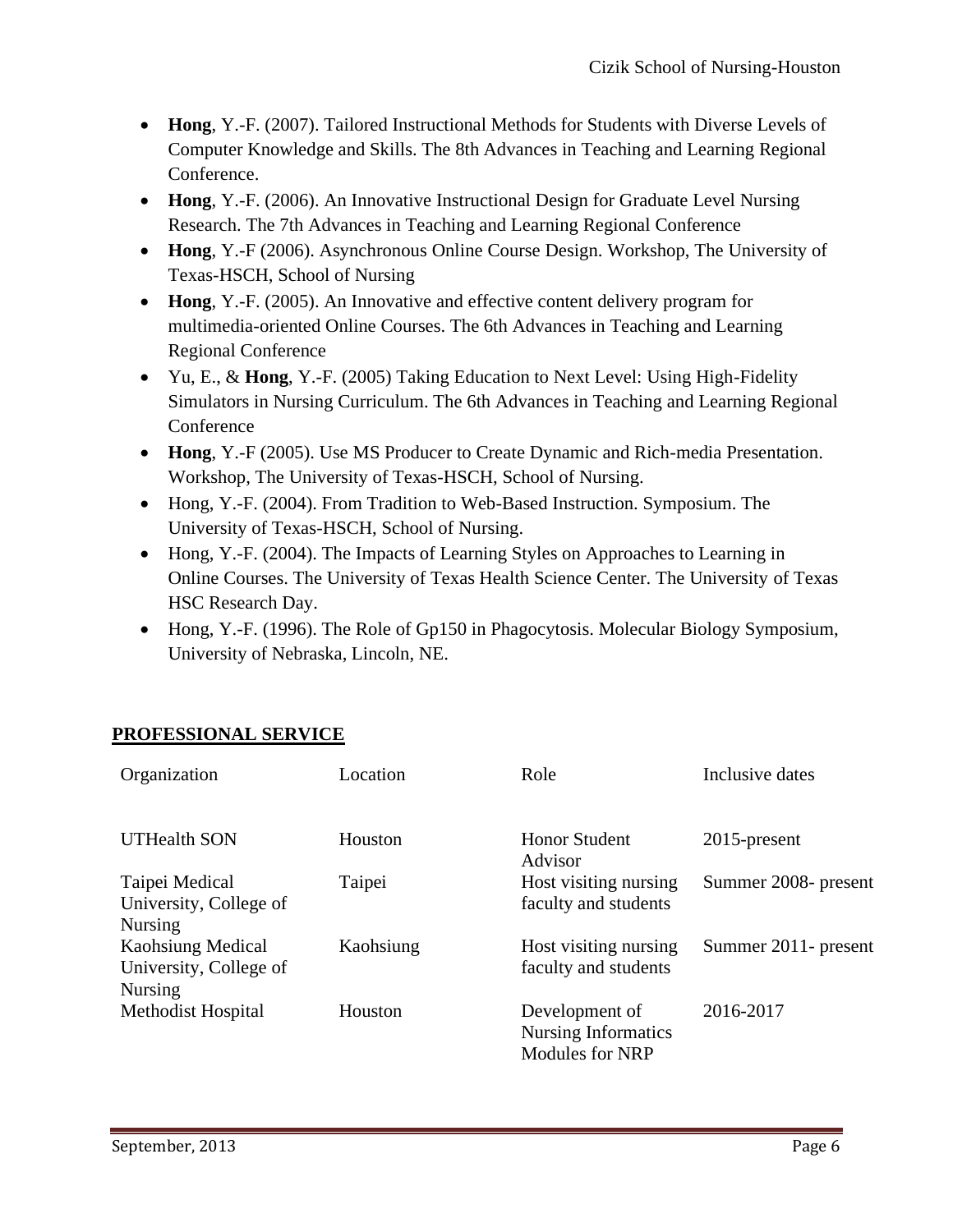The University of Texas Health Science Center at Houston, School of Nursing

Houston Translator and coordinator for visitors from China

2014 Sept-2015 Jan.

## **Professional Memberships**

American Association of College of Nursing Conference

Southern Nursing Research Society

#### **Institutional Service**

| Committee                                | Role               | <b>Inclusive Dates</b> |
|------------------------------------------|--------------------|------------------------|
| <b>MC Course Evaluation</b><br>Committee | Chair & Evaluator  | 2020-current           |
|                                          | Member & Evaluator | 2017-2020              |
| <b>Faculty Assembly</b>                  | Secretary          | 2017-2018              |
| <b>Master Council</b>                    | Member             | 2009-Current           |
| Baccalaureate Council                    | Member             | 2010-2011              |
| <b>Chemical Safety Committee</b>         | Member             | 2010-2011              |
| <b>Faculty Life</b>                      | Member             | 2007-2008              |

#### **OPTIONAL APPENDICES**

#### **Course Taught** (Current to Past)

| Course Title (number)                                                                            | Credits | Role                           | Inclusive dates      |
|--------------------------------------------------------------------------------------------------|---------|--------------------------------|----------------------|
| Nursing Informatics: Introduction to<br>Concepts and Health Information<br>Technologies (N6014W) | 2       | Co-teach                       | Fall 2017- Present   |
| Introduction to Applied Health<br>Informatics (N3564)                                            | 3       | Lead instructor,<br>Creator    | Summer 2015- present |
| Informatics and Healthcare<br>Technologies (N6103W)                                              | 3       | Co-teach                       | Fall 2014 - present  |
| Electronic Communication and<br>Technology in Education (n6131W)                                 | 3       | Lead instructor, Re-<br>design | $2015$ -present      |